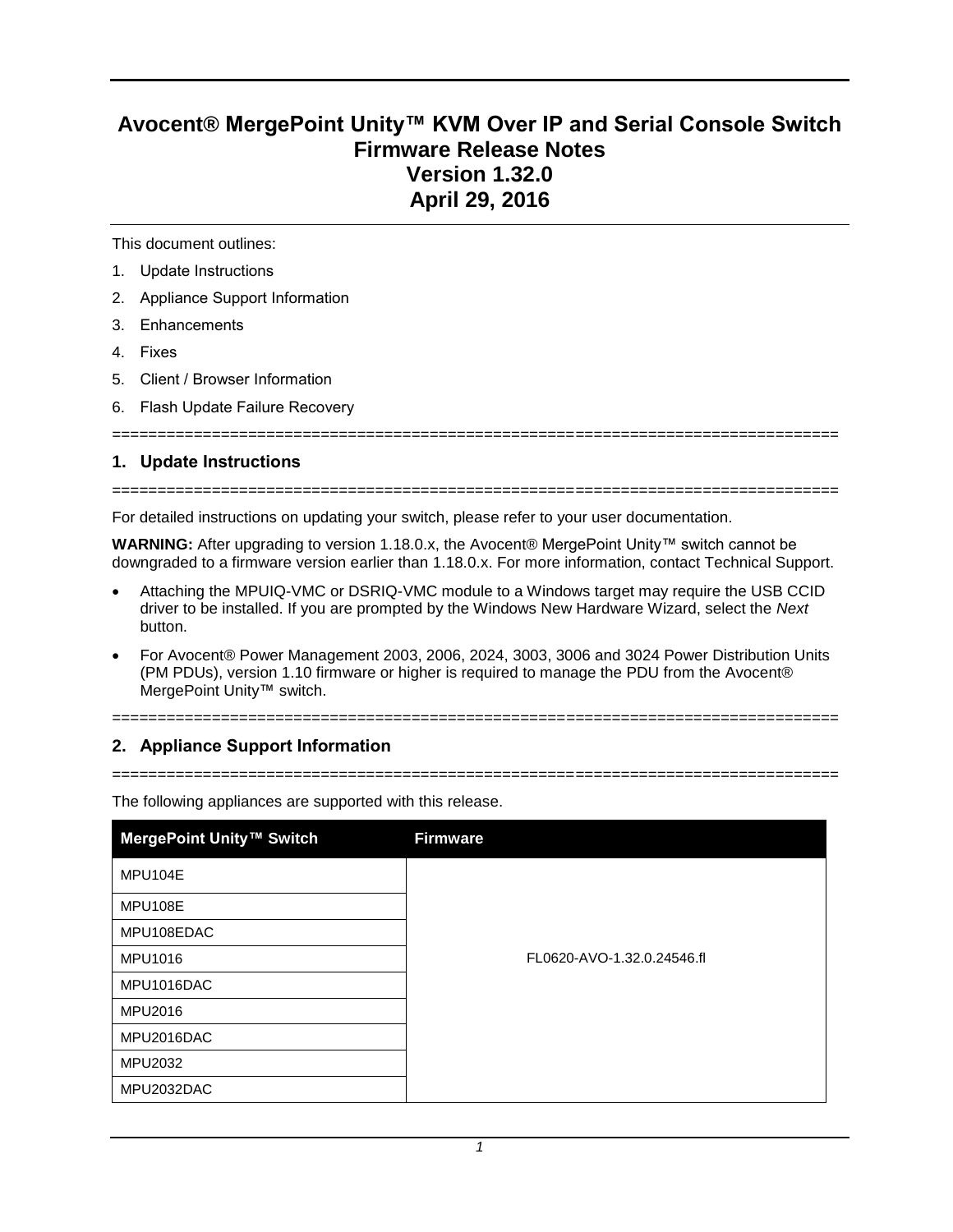| MergePoint Unity™ Switch | <b>Firmware</b>            |
|--------------------------|----------------------------|
| MPU4032                  |                            |
| MPU4032DAC               |                            |
| MPU8032                  | FL0620-AVO-1.32.0.24546.fl |
| MPU8032DAC               |                            |

**NOTE:** For CentOS targets, use a single or dual mouse cursor with AMS disabled.

## **3. Enhancements**

================================

================================================================================

- Appliance web certificate supports SHA-256 cryptography
- RC4 cipher removed from Port 443 [On-Board Web Interface (OBWI)]
- Required to support JAVA 8-based Avocent® DSView™ management software, version 4.5. SP5 (Service Pack 5), and Avocent® MergePoint Unity™ switch plug-in, version 1.32
- Compatible with JAVA 7-based DSView™ software from version 4.5.0.108 to 4.5.0.247
- Improved product security

# ================================================================================

### **4. Fixes**

================================================================================

- L3 #487234-537642609:Unable to load web certificate via the OBWI Manage Web Certificate page
- L3 #487234-532725922:RC4 cipher found on Port 443
- L3 #487234-530706447:Replace obsolete SHA-1 with SHA-256 web certificate
- L3 #487234-497972466, L3 #487234-501397714, L3 #487234-512059695: PIV Smart Cards cannot log in with PIN

================================================================================

### **5. Client / Browser Information**

================================================================================

**NOTE:** Microsoft® Internet Explorer® versions 8 and 9 are no longer supported as client browsers.

The following chart indicates the latest version tested.

| <b>Software</b>   | <b>Version</b>      |
|-------------------|---------------------|
| Java              | Version 8 Update 77 |
| Internet Explorer | 11                  |
| Firefox           | 44                  |